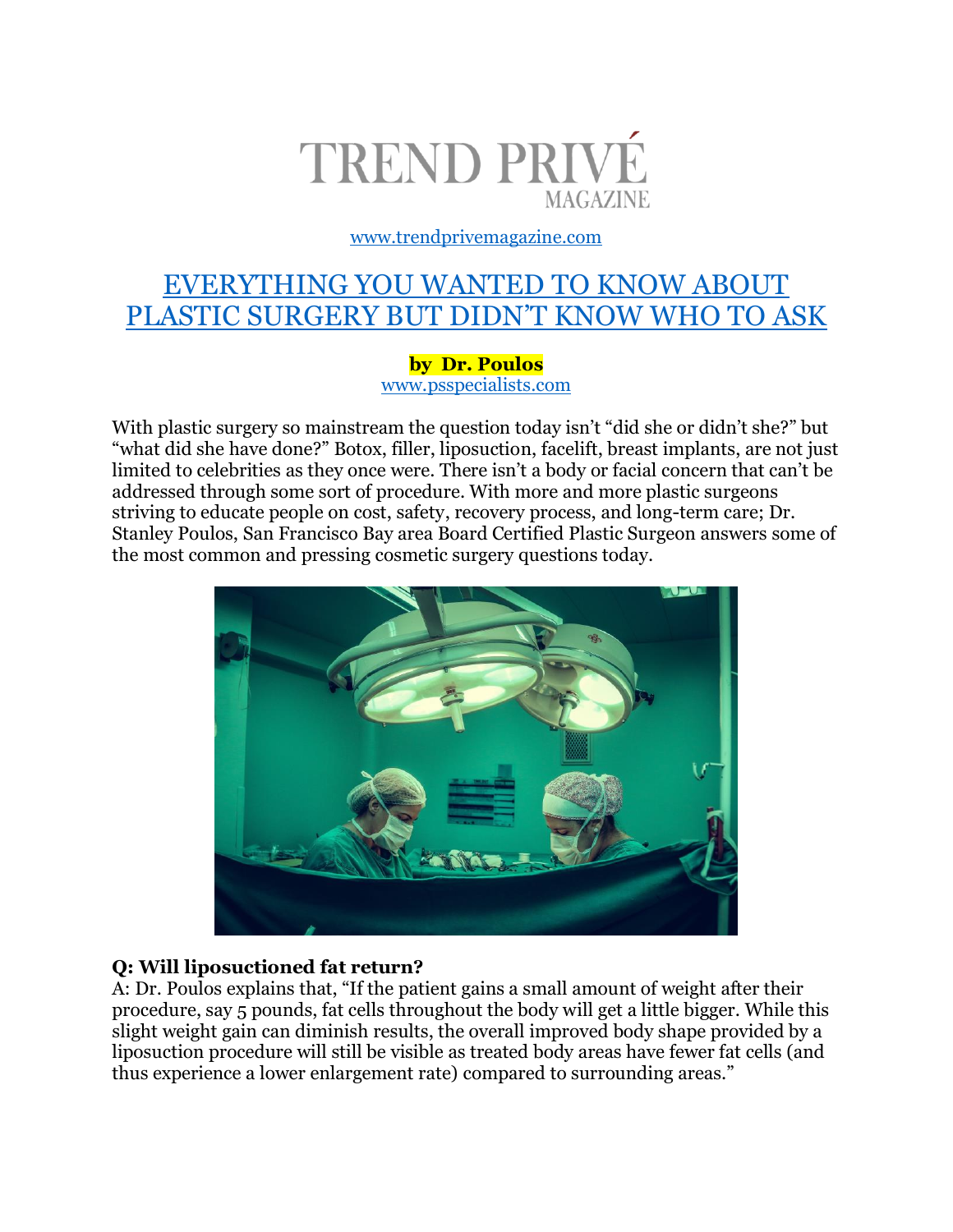Finally, in cases of considerable weight gain (i.e. 10% of their body weight); new fat cells can develop in all areas of the body, including treated areas. However, since new fat cell creation typically occurs in an even manner throughout the body, fat often accumulates less in treated areas compared to untreated areas. Many liposuction patients who gain considerable post-procedure weight tend to still look better than if they did not undergo liposuction.

# **Q: Will you lose sensation in your breasts or nipples if you get implants?**

A: Dr. Poulos says that, "There's a chance, although it's very unusual to lose feeling in your entire breast. About 5 percent of patients experience numbness in their nipples. This may occur if their nerves are cut or stretched during surgery."

## **Q: How close do I need to be to my "ideal weight" in order to have the optimal result from liposuction?**

A: Dr. Poulos stresses that, "The key thing to know about liposuction is that it is not intended to be a weight loss tool or method. It is simply to address the parts of the body that are not responding to diet and exercise. That said, the industry standard for liposuction is a candidate who is within at least 30% of their ideal weight and are of average body weight. Other things to consider for an optimal result are skin elasticity and muscle tone."

# **Q: How long does a Botox treatment last?**

A: According to Dr. Poulos, "One treatment may last 3-4 months, but may not result in a significant improvement of the wrinkles for the long term. One or two years of consistent Botox in the same area will result in long term reversal of some wrinkles and optimize the improvements you may be looking for."

Dr. Poulos adds, "It is recommended to repeat Botox injections every 4 months for maintenance. As you continue to use Botox, deeper wrinkles will continue to soften as dermal remodeling takes place."

#### **Q: If a partner squeezes your implants too hard during sex, can they burst or alter shape?**

A: Dr. Poulos reassures that, "It's impossible. He'd have to use superhuman force to rupture them. And they won't change shape."

## **Q: Are there any non-invasive procedures that can sculpt my body, so I don't have to get liposuction?**

A: Yes! The most well-known non-invasive option is Coolsculpting. With this procedure fat cells are frozen in a way that does not damage other tissues and spot areas of excess fat can be sculpted. Still ,as with lipo one must have reasonable skin elasticity to achieve good results. Another non -invasive option is the V-shape Accent Prime . This device combines radiofrequency (RF) for skin tightening and ultrasound for fat reduction in one treatment and can achieve significant improvement over time.

# **Q: How long do the results of a facelift last?**

Dr. Poulos says that, "One thing is for certain and that is that the aging process goes on regardless of the technique. Eventually if one wishes to maintain the improvement,